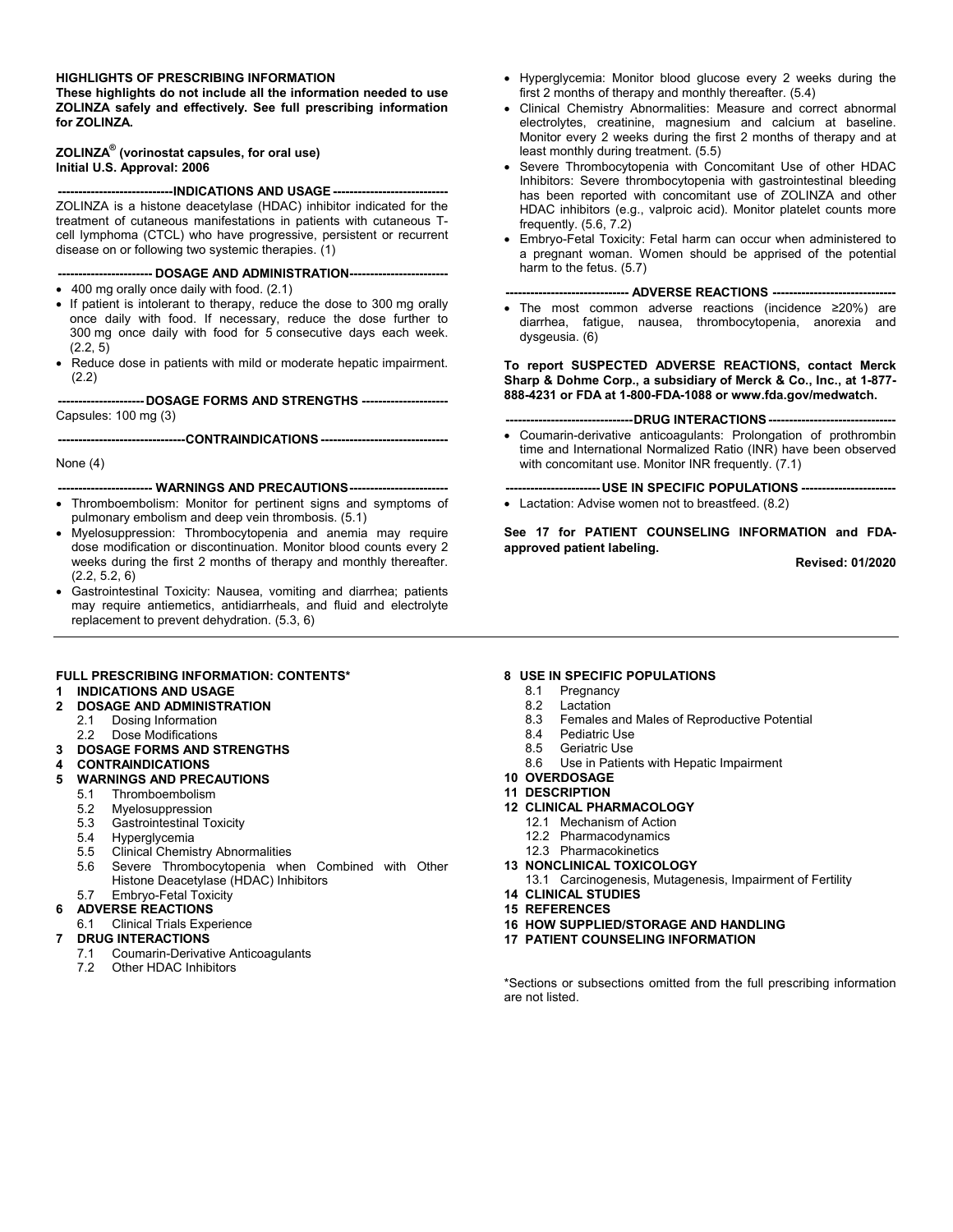# **FULL PRESCRIBING INFORMATION**

# **1 INDICATIONS AND USAGE**

ZOLINZA**®** is indicated for the treatment of cutaneous manifestations in patients with cutaneous T-cell lymphoma who have progressive, persistent or recurrent disease on or following two systemic therapies.

# **2 DOSAGE AND ADMINISTRATION**

### **2.1 Dosing Information**

The recommended dose is 400 mg orally once daily with food.

Treatment may be continued as long as there is no evidence of progressive disease or unacceptable toxicity.

ZOLINZA capsules should not be opened or crushed *[see How Supplied/Storage and Handling (16)]*.

# **2.2 Dose Modifications**

*For Toxicity*

If a patient is intolerant to therapy, the dose may be reduced to 300 mg orally once daily with food. The dose may be further reduced to 300 mg once daily with food for 5 consecutive days each week, as necessary.

### *Hepatic Impairment*

Reduce the starting dose to 300 mg orally once daily with food in patients with mild to moderate hepatic impairment (bilirubin 1 to 3 x ULN or AST greater than ULN). There is insufficient evidence to recommend a starting dose for patients with severe hepatic impairment (bilirubin greater than 3 x ULN) *[see Use in Specific Populations (8.6) and Clinical Pharmacology (12.3)]*.

### **3 DOSAGE FORMS AND STRENGTHS**

Capsules: 100 mg white, opaque, hard gelatin capsules with "568" over "100 mg" printed within radial bar in black ink on the capsule body.

# **4 CONTRAINDICATIONS**

None.

# **5 WARNINGS AND PRECAUTIONS**

# **5.1 Thromboembolism**

Pulmonary embolism occurred in 5% (4/86) of patients receiving ZOLINZA, and deep vein thrombosis has also been reported. Monitor for signs and symptoms of these events, particularly in patients with a prior history of thromboembolic events *[see Adverse Reactions (6)]*.

# **5.2 Myelosuppression**

Treatment with ZOLINZA can cause dose-related thrombocytopenia and anemia. Monitor blood counts every 2 weeks during the first 2 months of therapy and monthly thereafter. Adjust dosage or discontinue treatment with ZOLINZA as clinically appropriate *[see Dosage and Administration (2.2), Warnings and Precautions (5.6) and Adverse Reactions (6)].*

# **5.3 Gastrointestinal Toxicity**

Gastrointestinal disturbances, including nausea, vomiting and diarrhea, have been reported *[see Adverse Reactions (6)]* and may require the use of antiemetic and antidiarrheal medications. Fluid and electrolytes should be replaced to prevent dehydration *[see Adverse Reactions (6.1)]*. Pre-existing nausea, vomiting, and diarrhea should be adequately controlled before beginning therapy with ZOLINZA.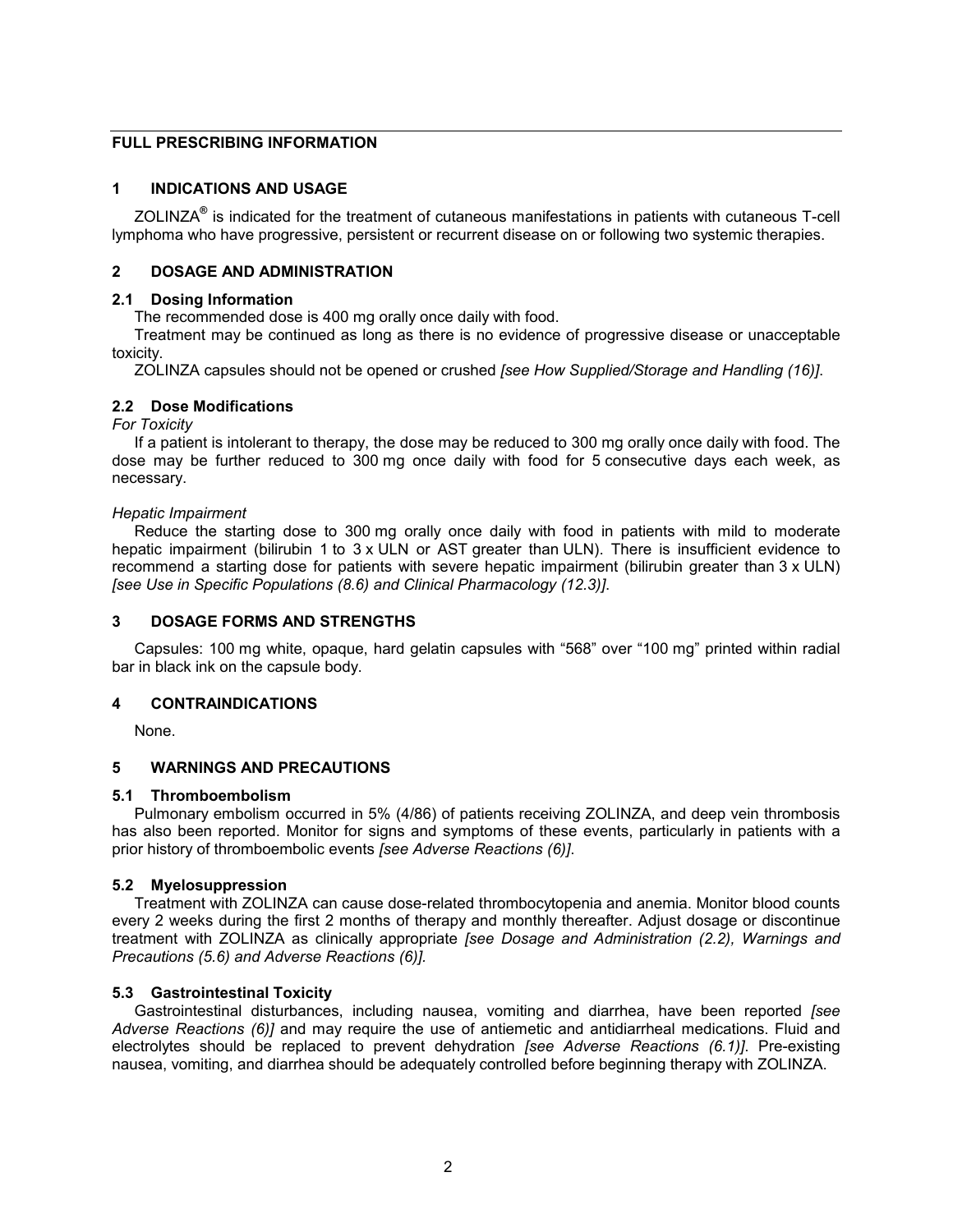### **5.4 Hyperglycemia**

Hyperglycemia has been observed in patients receiving ZOLINZA and was severe in 5% (4/86) of patients *[see Adverse Reactions (6.1)]*. Monitor serum glucose every 2 weeks during the first 2 months of therapy and monthly thereafter.

### **5.5 Clinical Chemistry Abnormalities**

Obtain chemistry tests, including serum electrolytes, creatinine, magnesium, and calcium, every 2 weeks during the first 2 months of therapy and monthly thereafter. Correct hypokalemia and hypomagnesemia prior to administration of ZOLINZA. Monitor potassium and magnesium more frequently in symptomatic patients (e.g., patients with nausea, vomiting, diarrhea, fluid imbalance or cardiac symptoms).

#### **5.6 Severe Thrombocytopenia when Combined with Other Histone Deacetylase (HDAC) Inhibitors**

Severe thrombocytopenia leading to gastrointestinal bleeding has been reported with concomitant use of ZOLINZA and other HDAC inhibitors (e.g., valproic acid). Monitor platelet counts more frequently *[see Drug Interactions (7.2)]*.

# **5.7 Embryo-Fetal Toxicity**

Based on findings from animal studies and its mechanism of action, ZOLINZA can cause fetal harm when administered to a pregnant woman. There are insufficient data on ZOLINZA use in pregnant women to inform a drug-associated risk of major birth defects and miscarriage. In animal reproduction studies, vorinostat crossed the placenta and caused adverse developmental outcomes at exposures approximately 0.5 times the human exposure based on  $AUC_{0.24}$  hours. Advise females of reproductive potential to use effective contraception during treatment and for at least 6 months after the last dose. Advise males with female sexual partners of reproductive potential to use effective contraception during treatment and for at least 3 months after the last dose *[see Use in Specific Populations (8.1, 8.3) and Clinical Pharmacology (12.1)]*.

# **6 ADVERSE REACTIONS**

The following serious adverse reactions have been associated with ZOLINZA in clinical trials and are discussed in greater detail in other sections of the label:

- Thromboembolism *[see Warnings and Precautions (5.1)]*
- Myelosuppression *[see Warnings and Precautions (5.2)]*
- Gastrointestinal Toxicity *[see Warnings and Precautions (5.3)]*
- Hyperglycemia *[see Warnings and Precautions (5.4)]*
- Clinical Chemistry Abnormalities *[see Warnings and Precautions (5.5)]*
- Severe thrombocytopenia when combined with other Histone Deacetylase (HDAC) Inhibitors *[see Warnings and Precautions (5.6)]*

# **6.1 Clinical Trials Experience**

Because clinical trials are conducted under widely varying conditions, adverse reaction rates observed in the clinical trials of a drug cannot be directly compared to rates in the clinical trials of another drug and may not reflect the rates observed in practice.

The safety of ZOLINZA was evaluated in 107 CTCL patients in two single arm clinical studies in which 86 patients received 400 mg once daily.

The data described below reflect exposure to ZOLINZA 400 mg once daily in the 86 patients for a median number of 97.5 days on therapy (range 2 to 480+ days). Seventeen (19.8%) patients were exposed beyond 24 weeks and 8 (9.3%) patients were exposed beyond 1 year. The population of CTCL patients studied was 37 to 83 years of age, 47.7% female, 52.3% male, and 81.4% white, 16.3% black, and 1.2% Asian or multi-racial.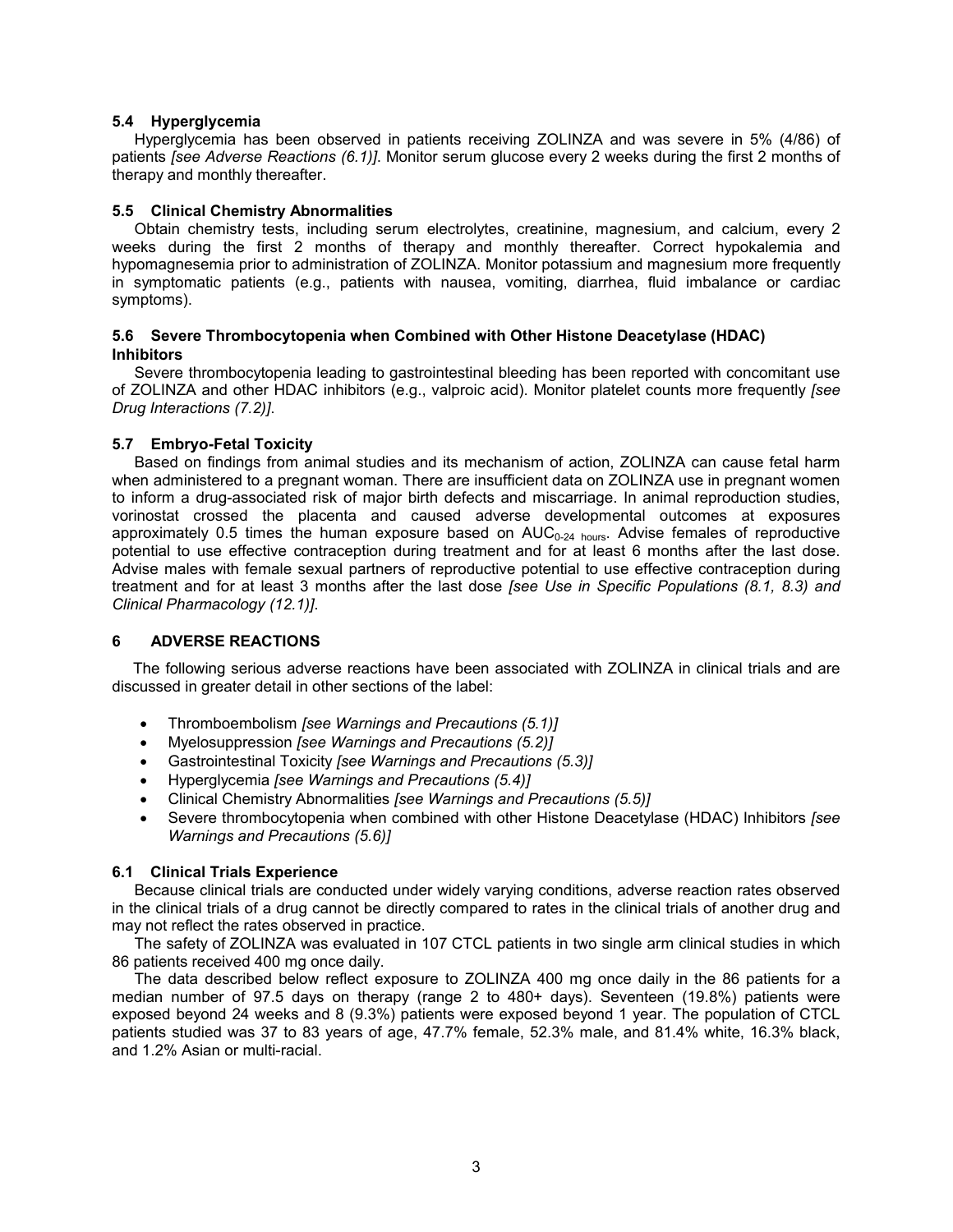#### *Common Adverse Reactions*

The most common drug-related adverse reactions can be classified into 4 symptom complexes: gastrointestinal symptoms (diarrhea, nausea, anorexia, weight decrease, vomiting, constipation), constitutional symptoms (fatigue, chills), hematologic abnormalities (thrombocytopenia, anemia), and taste disorders (dysgeusia, dry mouth). The most common serious drug-related adverse reactions were pulmonary embolism and anemia.

Table 1 summarizes the frequency of CTCL patients with specific adverse reactions, using the National Cancer Institute-Common Terminology Criteria for Adverse Events (NCI-CTCAE, version 3.0).

|                                    | ZOLINZA 400 mg once daily (N=86) |               |                |      |
|------------------------------------|----------------------------------|---------------|----------------|------|
| <b>Adverse Reactions</b>           | <b>All Grades</b>                |               | Grades 3-4     |      |
|                                    | n                                | $\frac{0}{0}$ | n              | $\%$ |
| Fatigue                            | 45                               | 52.3          | 3              | 3.5  |
| Diarrhea                           | 45                               | 52.3          | $\mathbf 0$    | 0.0  |
| Nausea                             | 35                               | 40.7          | $\mathsf 3$    | 3.5  |
| Dysgeusia                          | 24                               | 27.9          | 0              | 0.0  |
| Thrombocytopenia                   | 22                               | 25.6          | $\overline{5}$ | 5.8  |
| Anorexia                           | 21                               | 24.4          | $\overline{2}$ | 2.3  |
| <b>Weight Decreased</b>            | 18                               | 20.9          | 1              | 1.2  |
| Muscle Spasms                      | 17                               | 19.8          | $\overline{2}$ | 2.3  |
| Alopecia                           | 16                               | 18.6          | 0              | 0.0  |
| Dry Mouth                          | 14                               | 16.3          | $\mathbf{0}$   | 0.0  |
| <b>Blood Creatinine Increased</b>  | 14                               | 16.3          | $\mathbf{0}$   | 0.0  |
| Chills                             | 14                               | 16.3          | 1              | 1.2  |
| Vomiting                           | 13                               | 15.1          | 1              | 1.2  |
| Constipation                       | 13                               | 15.1          | 0              | 0.0  |
| <b>Dizziness</b>                   | 13                               | 15.1          | 1              | 1.2  |
| Anemia                             | 12                               | 14.0          | $\overline{c}$ | 2.3  |
| Decreased Appetite                 | 12                               | 14.0          | 1              | 1.2  |
| Peripheral Edema                   | 11                               | 12.8          | 0              | 0.0  |
| Headache                           | 10                               | 11.6          | 0              | 0.0  |
| Pruritus                           | 10                               | 11.6          | 1              | 1.2  |
| Cough                              | 9                                | 10.5          | 0              | 0.0  |
| <b>Upper Respiratory Infection</b> | 9                                | 10.5          | 0              | 0.0  |
| Pyrexia                            | 9                                | 10.5          | 1              | 1.2  |

#### **Table 1: Clinical or Laboratory Adverse Reactions Occurring in CTCL Patients (Incidence ≥10% of patients)**

The frequencies of more severe thrombocytopenia, anemia *[see Warnings and Precautions (5.2)]* and fatigue were increased at doses higher than 400 mg once daily of ZOLINZA.

#### *Serious Adverse Reactions*

The most common serious adverse reactions in the 86 CTCL patients in two clinical trials were pulmonary embolism reported in 4.7% (4/86) of patients, squamous cell carcinoma reported in 3.5% (3/86) of patients and anemia reported in 2.3% (2/86) of patients. There were single events of cholecystitis, death (of unknown cause), deep vein thrombosis, enterococcal infection, exfoliative dermatitis, gastrointestinal hemorrhage, infection, lobar pneumonia, myocardial infarction, ischemic stroke, pelviureteric obstruction, sepsis, spinal cord injury, streptococcal bacteremia, syncope, T-cell lymphoma, thrombocytopenia and ureteric obstruction.

#### *Discontinuations*

Of the CTCL patients who received the 400-mg once daily dose, 9.3% (8/86) of patients discontinued ZOLINZA due to adverse reactions. These adverse reactions, regardless of causality, included anemia, angioneurotic edema, asthenia, chest pain, exfoliative dermatitis, death, deep vein thrombosis, ischemic stroke, lethargy, pulmonary embolism, and spinal cord injury.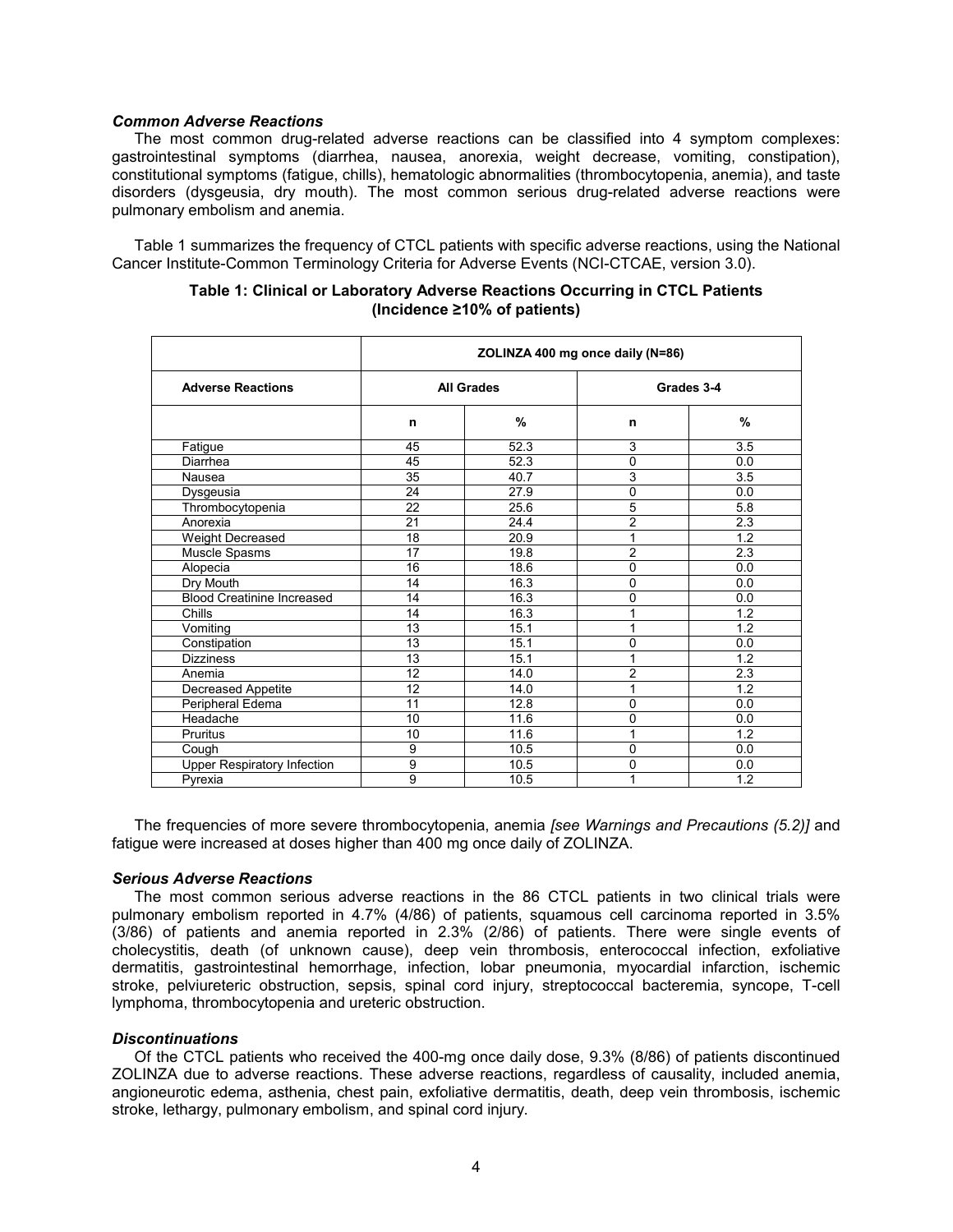#### *Dose Modifications*

Of the CTCL patients who received the 400-mg once daily dose, 10.5% (9/86) of patients required a dose modification of ZOLINZA due to adverse reactions. These adverse reactions included increased serum creatinine, decreased appetite, hypokalemia, leukopenia, nausea, neutropenia, thrombocytopenia and vomiting. The median time to the first adverse reactions resulting in dose reduction was 42 days (range 17 to 263 days).

### *Laboratory Abnormalities*

Laboratory abnormalities were reported in all of the 86 CTCL patients who received the 400-mg oncedaily dose.

Increased serum glucose was reported as a laboratory abnormality in 69% (59/86) of CTCL patients who received the 400-mg once daily dose; only 4 of these abnormalities were severe (Grade 3). Increased serum glucose was reported as an adverse reaction in 8.1% (7/86) of CTCL patients who received the 400-mg once daily dose *[see Warnings and Precautions (5.4)].*

Transient increases in serum creatinine were detected in 46.5% (40/86) of CTCL patients who received the 400-mg once daily dose. Of these laboratory abnormalities, 34 were NCI CTCAE Grade 1, 5 were Grade 2, and 1 was Grade 3.

Proteinuria was detected as a laboratory abnormality (51.4%) in 38 of 74 patients tested. The clinical significance of this finding is unknown.

# *Dehydration*

Based on reports of dehydration as a serious drug-related adverse reaction in clinical trials, patients were instructed to drink at least 2 L/day of fluids for adequate hydration *[see Warnings and Precautions (5.3, 5.5)].*

### *Adverse Reactions in Non-CTCL Patients*

The frequencies of individual adverse reactions were substantially higher in the non-CTCL population. Drug-related serious adverse reactions reported in the non-CTCL population which were not observed in the CTCL population included single events of blurred vision, asthenia, hyponatremia, tumor hemorrhage, Guillain-Barré syndrome, renal failure, urinary retention, cough, hemoptysis, hypertension, and vasculitis.

In patients recovering from bowel surgery and treated perioperatively with ZOLINZA, anastomotic healing complications including fistulas, perforations, and abscess formation have occurred.

# **7 DRUG INTERACTIONS**

# **7.1 Coumarin-Derivative Anticoagulants**

Prolongation of prothrombin time (PT) and International Normalized Ratio (INR) were observed in patients receiving ZOLINZA concomitantly with coumarin-derivative anticoagulants. Physicians should monitor PT and INR more frequently in patients concurrently administered ZOLINZA and coumarin derivatives.

# **7.2 Other HDAC Inhibitors**

Severe thrombocytopenia and gastrointestinal bleeding have been reported with concomitant use of ZOLINZA and other HDAC inhibitors (e.g., valproic acid). Monitor platelet count every 2 weeks for the first 2 months *[see Warnings and Precautions (5.6)].*

# **8 USE IN SPECIFIC POPULATIONS**

# **8.1 Pregnancy**

# Risk Summary

Based on its mechanism of action and findings from animal studies, ZOLINZA can cause fetal harm when administered to a pregnant woman *[see Clinical Pharmacology (12.1)]*.

There are insufficient data on ZOLINZA use in pregnant women to inform a drug-associated risk of major birth defects and miscarriage. In animal reproduction studies, administration of vorinostat to pregnant rats and rabbits during the period of organogenesis caused adverse developmental outcomes at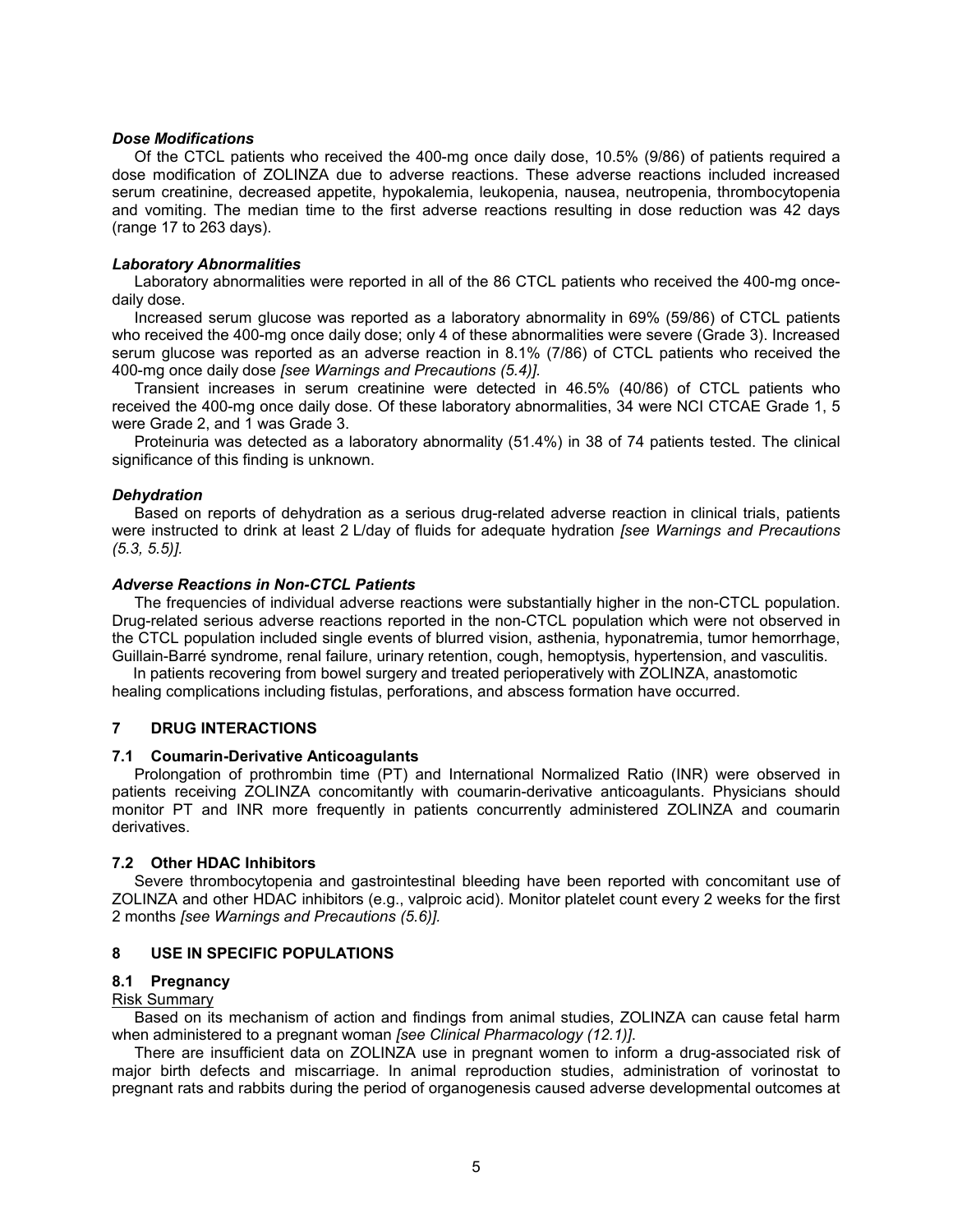maternal exposures approximately 0.5 times the human exposure based on AUC<sub>0-24 hours</sub> *(see Data)*. Advise pregnant women of the potential risk to a fetus.

The estimated background risk of major birth defects and miscarriage for the indicated population is unknown. All pregnancies have a background risk of birth defect, loss, or other adverse outcomes. In the U.S. general population, the estimated background risk of major birth defects and miscarriage in clinically recognized pregnancies is 2-4% and 15-20%, respectively.

### Data

### *Animal Data*

Results of animal studies indicate that vorinostat crosses the placenta and is found in fetal plasma at levels up to 50% of maternal concentrations. Doses up to 50 and 150 mg/kg/day were tested in rats and rabbits, respectively (~0.5 times the human exposure based on  $AUC_{0-24}$  hours). Treatment-related developmental effects including decreased mean live fetal weights, incomplete ossifications of the skull, thoracic vertebra, sternebra, and skeletal variations (cervical ribs, supernumerary ribs, vertebral count and sacral arch variations) were seen in rats at the highest dose of vorinostat tested. Reductions in mean live fetal weight and an elevated incidence of incomplete ossification of the metacarpals were seen in rabbits dosed at 150 mg/kg/day. The no observed effect levels (NOELs) for these findings were 15 and 50 mg/kg/day (<0.1 times the human exposure based on AUC) in rats and rabbits, respectively. A doserelated increase in the incidence of malformations of the gall bladder was noted in all drug treatment groups in rabbits versus the concurrent control.

# **8.2 Lactation**

### Risk Summary

There are no data on the presence of ZOLINZA or its metabolites in human milk, the effects on a breastfed child, or the effects on milk production. Because many drugs are excreted in human milk and because of the potential for serious adverse drug reactions in a nursing child, advise lactating women not to breastfeed during treatment with ZOLINZA and for at least 1 week after the last dose.

#### **8.3 Females and Males of Reproductive Potential**

ZOLINZA can cause fetal harm when administered to a pregnant woman *[see Warnings and Precautions (5.7) and Use in Specific Populations (8.1)]*.

#### Pregnancy Testing

Perform pregnancy testing in females of reproductive potential within 7 days prior to initiating therapy with ZOLINZA.

#### **Contraception**

Females

Advise females of reproductive potential to use effective contraception during treatment with ZOLINZA and for at least 6 months after the last dose.

#### Males

Advise males with female partners of reproductive potential to use effective contraception and to avoid fathering a child during treatment with ZOLINZA and for at least 3 months after the last dose.

#### Infertility

Based on findings in animals, vorinostat has the potential to affect female fertility *[see Nonclinical Toxicology (13.1)].*

# **8.4 Pediatric Use**

The safety and effectiveness of ZOLINZA in pediatric patients have not been established.

# **8.5 Geriatric Use**

Clinical studies of ZOLINZA did not include sufficient numbers of subjects aged 65 and over to determine whether they respond differently from younger subjects. Other reported clinical experience has not identified differences in responses between the elderly and younger patients.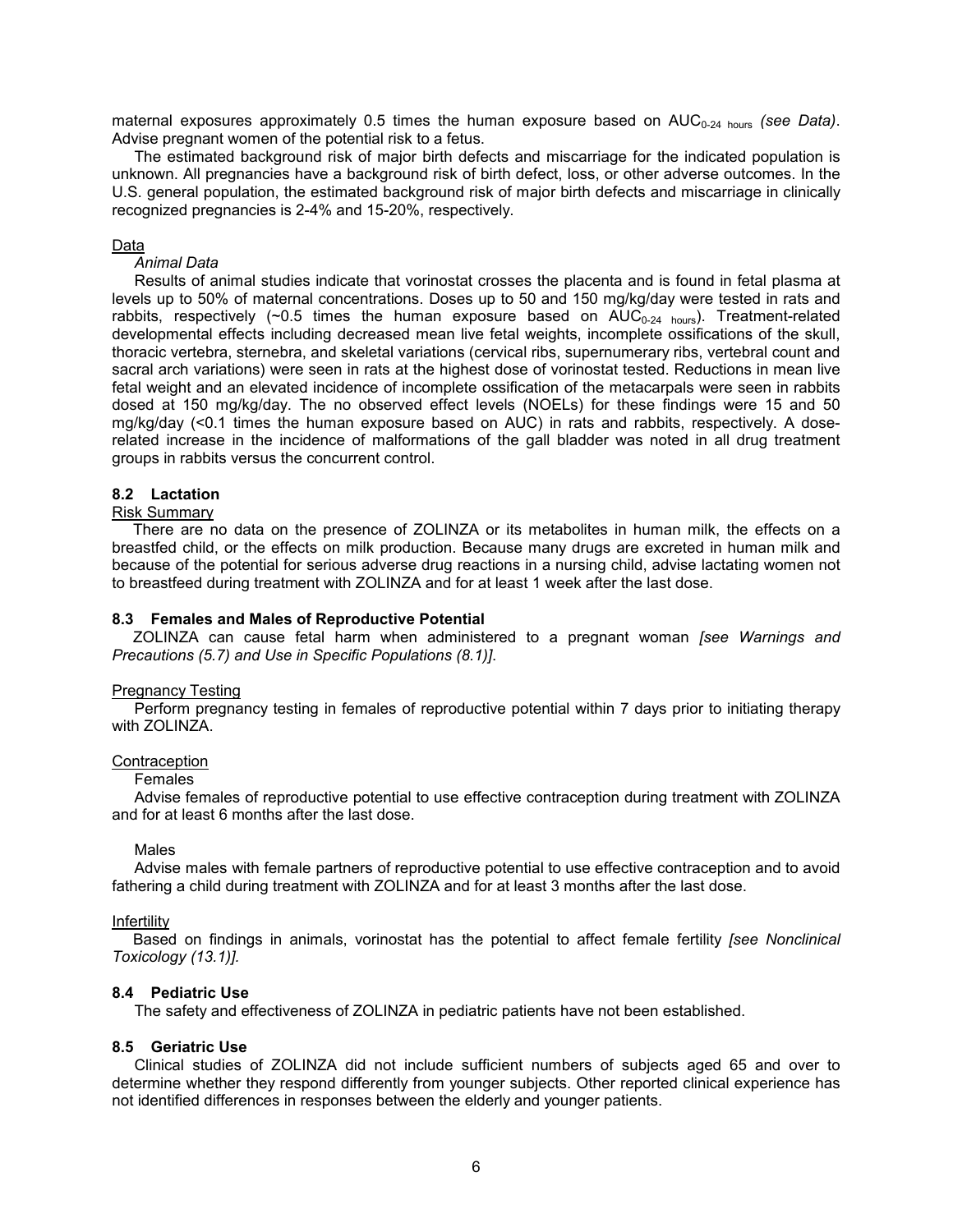#### **8.6 Use in Patients with Hepatic Impairment**

ZOLINZA was studied in 42 patients with non-CTCL cancer and varying degrees of hepatic impairment after single and multiple-dose administration. Compared to patients with normal liver function, AUC increases of 50 to 66% were observed in patients with hepatic impairment. The incidence of Grade 3 or 4 thrombocytopenia increased in patients with mild (bilirubin of 1 to 1.5 x ULN and AST < ULN, or bilirubin ≤ ULN and AST > ULN) and moderate (bilirubin 1.5 to ≤ 3 x ULN) hepatic impairment treated daily at doses of 300 and 200 mg respectively.

Patients with severe hepatic impairment (bilirubin  $>$  3 x ULN) have not been treated at doses greater than 200 mg a day. Reduce the initial dose of ZOLINZA in patients with bilirubin 1 to  $3 \times$  ULN or AST > ULN *[see Dosage and Administration (2.2) and Clinical Pharmacology (12.3)].*

#### **10 OVERDOSAGE**

No specific information is available on the treatment of overdosage of ZOLINZA.

In the event of overdose, it is reasonable to employ the usual supportive measures, e.g., remove unabsorbed material from the gastrointestinal tract, employ clinical monitoring, and institute supportive therapy, if required. It is not known if vorinostat is dialyzable.

### **11 DESCRIPTION**

ZOLINZA contains vorinostat, which is described chemically as *N-*hydroxy-*N'-*phenyloctanediamide. The empirical formula is  $C_{14}H_{20}N_2O_3$ . The molecular weight is 264.32 and the structural formula is:



Vorinostat is a white to light orange powder. It is very slightly soluble in water, slightly soluble in ethanol, isopropanol and acetone, freely soluble in dimethyl sulfoxide and insoluble in methylene chloride. It has no chiral centers and is non-hygroscopic. The differential scanning calorimetry ranged from 161.7 (endotherm) to 163.9°C. The pH of saturated water solutions of vorinostat drug substance was 6.6. The pKa of vorinostat was determined to be 9.2.

Each 100 mg ZOLINZA capsule for oral administration contains 100 mg vorinostat and the following inactive ingredients: microcrystalline cellulose, sodium croscarmellose and magnesium stearate. The capsule shell excipients are titanium dioxide, gelatin and sodium lauryl sulfate.

#### **12 CLINICAL PHARMACOLOGY**

#### **12.1 Mechanism of Action**

Vorinostat inhibits the enzymatic activity of histone deacetylases HDAC1, HDAC2 and HDAC3 (Class I) and HDAC6 (Class II) at nanomolar concentrations ( $IC_{50}$ <86 nM). These enzymes catalyze the removal of acetyl groups from the lysine residues of proteins, including histones and transcription factors. In some cancer cells, there is an overexpression of HDACs, or an aberrant recruitment of HDACs to oncogenic transcription factors causing hypoacetylation of core nucleosomal histones. Hypoacetylation of histones is associated with a condensed chromatin structure and repression of gene transcription. Inhibition of HDAC activity allows for the accumulation of acetyl groups on the histone lysine residues resulting in an open chromatin structure and transcriptional activation. *In vitro*, vorinostat causes the accumulation of acetylated histones and induces cell cycle arrest and/or apoptosis of some transformed cells. The mechanism of the antineoplastic effect of vorinostat has not been fully characterized.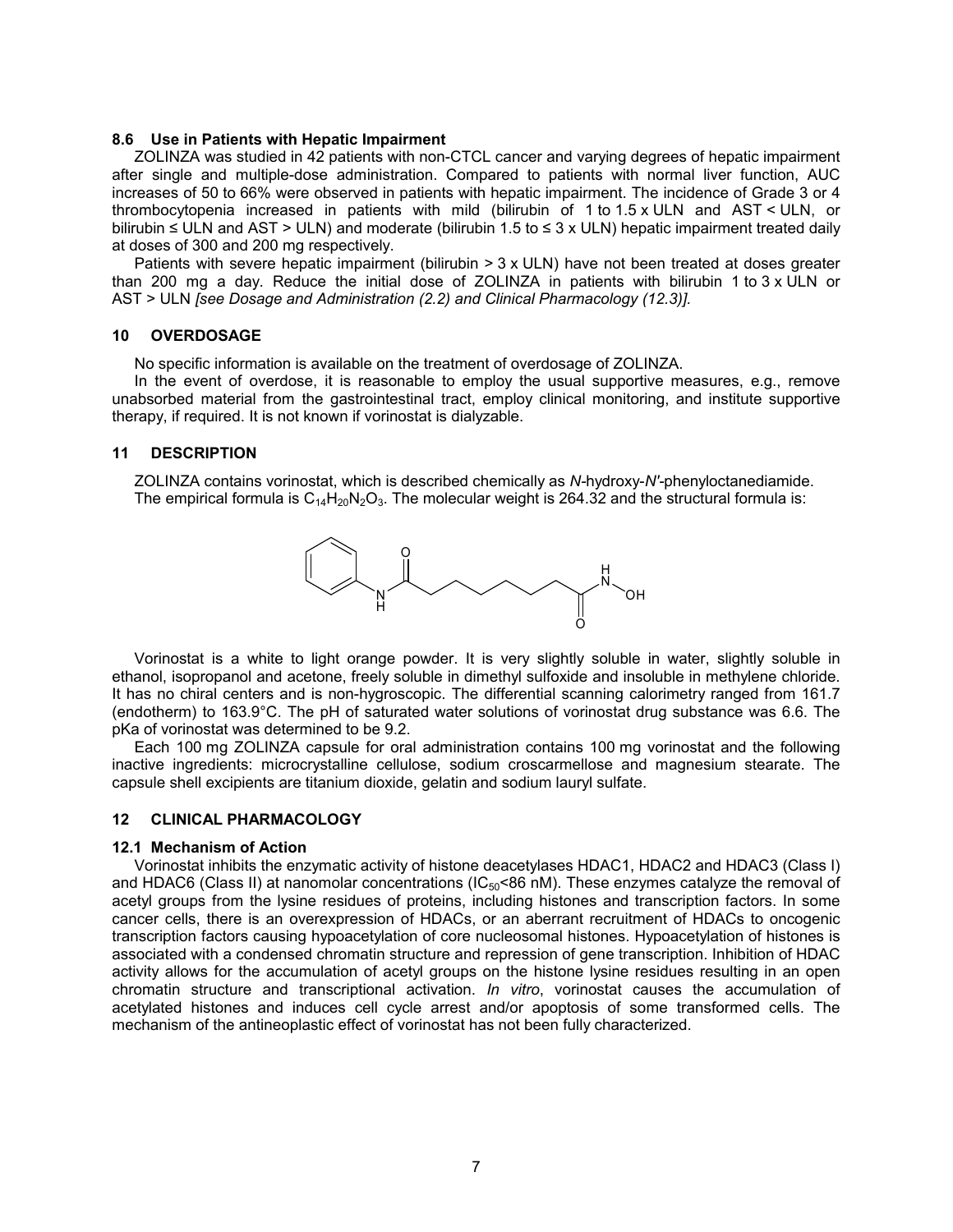# **12.2 Pharmacodynamics**

### *Cardiac Electrophysiology*

A randomized, partially-blind, placebo-controlled, 2-period crossover study was performed to assess the effects of a single 800-mg dose of vorinostat on the QTc interval in 24 patients with advanced cancer. This study was conducted to assess the impact of vorinostat on ventricular repolarization. The upper bound of the 90% confidence interval of the placebo-adjusted mean QTc interval change-from-baseline was less than 10 msec at every time point through 24 hours. Based on these study results, administration of a single supratherapeutic 800-mg dose of vorinostat does not appear to prolong the QTc interval in patients with advanced cancer; however the study did not include a positive control to demonstrate assay sensitivity. In the fasted state, oral administration of a single 800-mg dose of vorinostat resulted in a mean AUC and C<sub>max</sub> and median T<sub>max</sub> of 8.6±5.7  $\mu$ M $\bullet$ hr and 1.7±0.67  $\mu$ M and 2.1 (0.5-6) hours, respectively.

In clinical studies in patients with CTCL, three of 86 CTCL patients exposed to 400 mg once daily had Grade 1 (>450-470 msec) or 2 (>470-500 msec or increase of >60 msec above baseline) clinical adverse reactions of QTc prolongation. In a retrospective analysis of three Phase 1 and two Phase 2 studies, 116 patients had a baseline and at least one follow-up ECG. Four patients had Grade 2 (>470-500 msec or increase of >60 msec above baseline) and 1 patient had Grade 3 (>500 msec) QTc prolongation. In 49 non-CTCL patients from 3 clinical trials who had complete evaluation of QT interval, 2 had QTc measurements of >500 msec and 1 had a QTc prolongation of >60 msec.

# **12.3 Pharmacokinetics**

### *Absorption*

The pharmacokinetics of vorinostat were evaluated in 23 patients with relapsed or refractory advanced cancer. After oral administration of a single 400-mg dose of vorinostat with a high-fat meal, the mean  $\pm$ standard deviation area under the curve (AUC) and peak serum concentration ( $C_{\text{max}}$ ) and the median (range) time to maximum concentration  $(T_{max})$  were 5.5±1.8  $\mu$ M•hr, 1.2±0.62  $\mu$ M and 4 (2-10) hours, respectively.

In the fasted state, oral administration of a single 400-mg dose of vorinostat resulted in a mean AUC and C<sub>max</sub> and median T<sub>max</sub> of 4.2±1.9 µM $\bullet$ hr and 1.2±0.35 µM and 1.5 (0.5-10) hours, respectively. Therefore, oral administration of vorinostat with a high-fat meal resulted in an increase (33%) in the extent of absorption and a modest decrease in the rate of absorption  $(T_{max}$  delayed 2.5 hours) compared to the fasted state. However, these small effects are not expected to be clinically meaningful. In clinical trials of patients with CTCL, vorinostat was taken with food.

At steady state in the fed-state, oral administration of multiple 400-mg doses of vorinostat resulted in a mean AUC and C<sub>max</sub> and a median T<sub>max</sub> of 6.0±2.0 µM $\bullet$ hr, 1.2±0.53 µM and 4 (0.5-14) hours, respectively.

# *Distribution*

Vorinostat is approximately 71% bound to human plasma proteins over the range of concentrations of 0.5 to 50 µg/mL.

# *Metabolism*

The major pathways of vorinostat metabolism involve glucuronidation and hydrolysis followed by -oxidation. Human serum levels of two metabolites, *O*-glucuronide of vorinostat and 4-anilino-4-oxobutanoic acid were measured. Both metabolites are pharmacologically inactive. Compared to vorinostat, the mean steady state serum exposures in humans of the *O*-glucuronide of vorinostat and 4-anilino-4-oxobutanoic acid were 4-fold and 13-fold higher, respectively.

*In vitro* studies using human liver microsomes indicate negligible biotransformation by cytochromes P450 (CYP).

# *Excretion*

Vorinostat is eliminated predominantly through metabolism with less than 1% of the dose recovered as unchanged drug in urine, indicating that renal excretion does not play a role in the elimination of vorinostat. The mean urinary recovery of two pharmacologically inactive metabolites at steady state was 16±5.8% of vorinostat dose as the *O*-glucuronide of vorinostat, and 36±8.6% of vorinostat dose as 4-anilino-4-oxobutanoic acid. Total urinary recovery of vorinostat and these two metabolites averaged 52 $\pm$ 13.3% of vorinostat dose. The mean terminal half-life (t<sub>%</sub>) was ~2.0 hours for both vorinostat and the *O*-glucuronide metabolite, while that of the 4-anilino-4-oxobutanoic acid metabolite was 11 hours.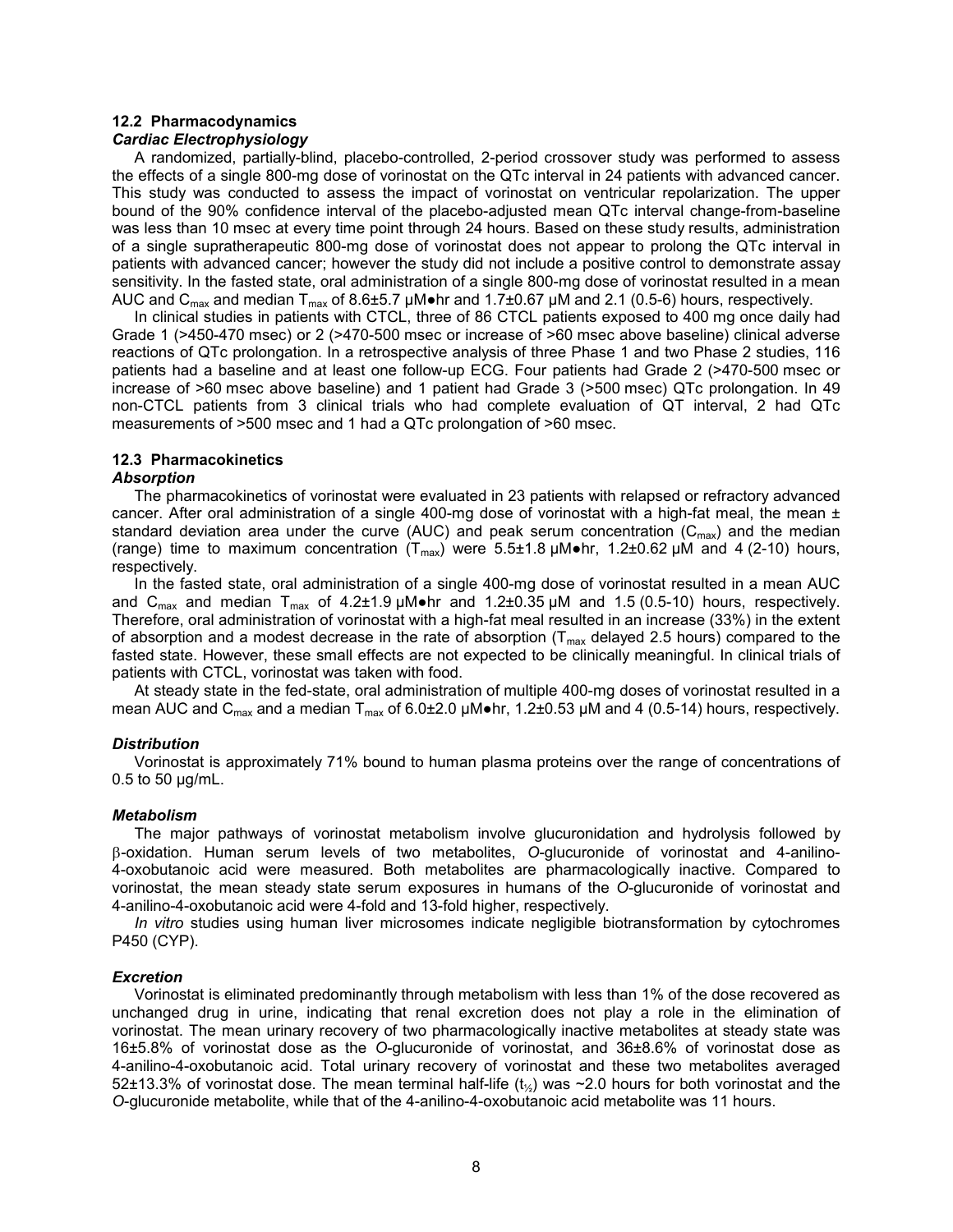# *Specific Populations*

### *Gender, Race & Age*

Based upon an exploratory analysis of limited data, gender, race and age do not appear to have meaningful effects on the pharmacokinetics of vorinostat.

*Pediatric*

Vorinostat was not evaluated in patients <18 years of age.

# *Hepatic Impairment*

The single dose pharmacokinetics of a 400 mg ZOLINZA dose was evaluated in patients with non-CTCL cancers with varying degrees of hepatic impairment. The mean AUC of vorinostat in patients with mild (bilirubin > 1 to 1.5 x ULN or AST > ULN but bilirubin  $≤$  ULN) and moderate (bilirubin 1.5 to  $≤$ 3 x ULN) hepatic impairment increased by 50% compared to the AUC of vorinostat in patients with normal hepatic function. The mean vorinostat AUC in patients with severe hepatic impairment (bilirubin > 3 x ULN) increased by 66% compared to the AUC of patients with normal hepatic function.

The safety of multiple daily doses of ZOLINZA was also evaluated in patients with non-CTCL cancers with varying degrees of hepatic impairment. The highest dose studied in mild, moderate and severe hepatic impairment was 400, 300 and 200 mg daily respectively. The incidence of Grade 3 or 4 adverse reactions was similar among the hepatic function groups. The most common Grade 3 or 4 adverse reaction was thrombocytopenia.

Reduce the dose in patients with mild to moderate hepatic impairment. There is not enough data in patients with severe hepatic impairment to recommend a dose modification *[see Dosage and Administration (2.2) and Use in Specific Populations (8.6)].*

#### *Renal Insufficiency*

Vorinostat was not evaluated in patients with renal impairment. However, renal excretion does not play a role in the elimination of vorinostat.

#### *Pharmacokinetic Effects of Vorinostat with Other Agents*

Vorinostat is not an inhibitor of CYP drug metabolizing enzymes in human liver microsomes at steady state C<sub>max</sub> of the 400 mg dose (C<sub>max</sub> of 1.2 µM vs IC<sub>50</sub> of >75 µM). Gene expression studies in human hepatocytes detected some potential for suppression of CYP2C9 and CYP3A4 activities by vorinostat at concentrations higher (≥10 µM) than pharmacologically relevant. Thus, vorinostat is not expected to affect the pharmacokinetics of other agents. As vorinostat is not eliminated via the CYP pathways, it is anticipated that vorinostat will not be subject to drug-drug interactions when co-administered with drugs that are known CYP inhibitors or inducers. However, no formal clinical studies have been conducted to evaluate drug interactions with vorinostat.

*In vitro* studies indicate that vorinostat is not a substrate of human P-glycoprotein (P-gp). In addition, vorinostat has no inhibitory effect on human P-gp-mediated transport of vinblastine (a marker P-gp substrate) at concentrations of up to 100 μM. Thus, vorinostat is not likely to inhibit P-gp at the pharmacologically relevant serum concentration of 2  $\mu$ M ( $C_{\text{max}}$ ) in humans.

#### **13 NONCLINICAL TOXICOLOGY**

#### **13.1 Carcinogenesis, Mutagenesis, Impairment of Fertility**

Carcinogenicity studies have not been performed with vorinostat.

Vorinostat was mutagenic *in vitro* in the bacterial reverse mutation assays (Ames test), caused chromosomal aberrations *in vitro* in Chinese hamster ovary (CHO) cells and increased the incidence of micro-nucleated erythrocytes when administered to mice (Mouse Micronucleus Assay).

Treatment-related effects on female reproduction were identified in the oral fertility study when females were dosed for 14 days prior to mating through gestational day 7. Doses of 15, 50 and 150 mg/kg/day to rats resulted in approximate exposures of 0.15, 0.36 and 0.70 times the expected clinical exposure based on AUC. Dose-dependent increases in corpora lutea were noted at ≥15 mg/kg/day, which resulted in increased peri-implantation losses at  $\geq 50$  mg/kg/day. At 150 mg/kg/day, there were increases in the incidences of dead fetuses and in resorptions.

No effects on reproductive performance or fertility were observed in male rats dosed (20, 50, 150 mg/kg/day; approximate exposures of 0.15, 0.36 and 0.70 times the expected clinical exposure based on AUC) for 70 days prior to mating with untreated females.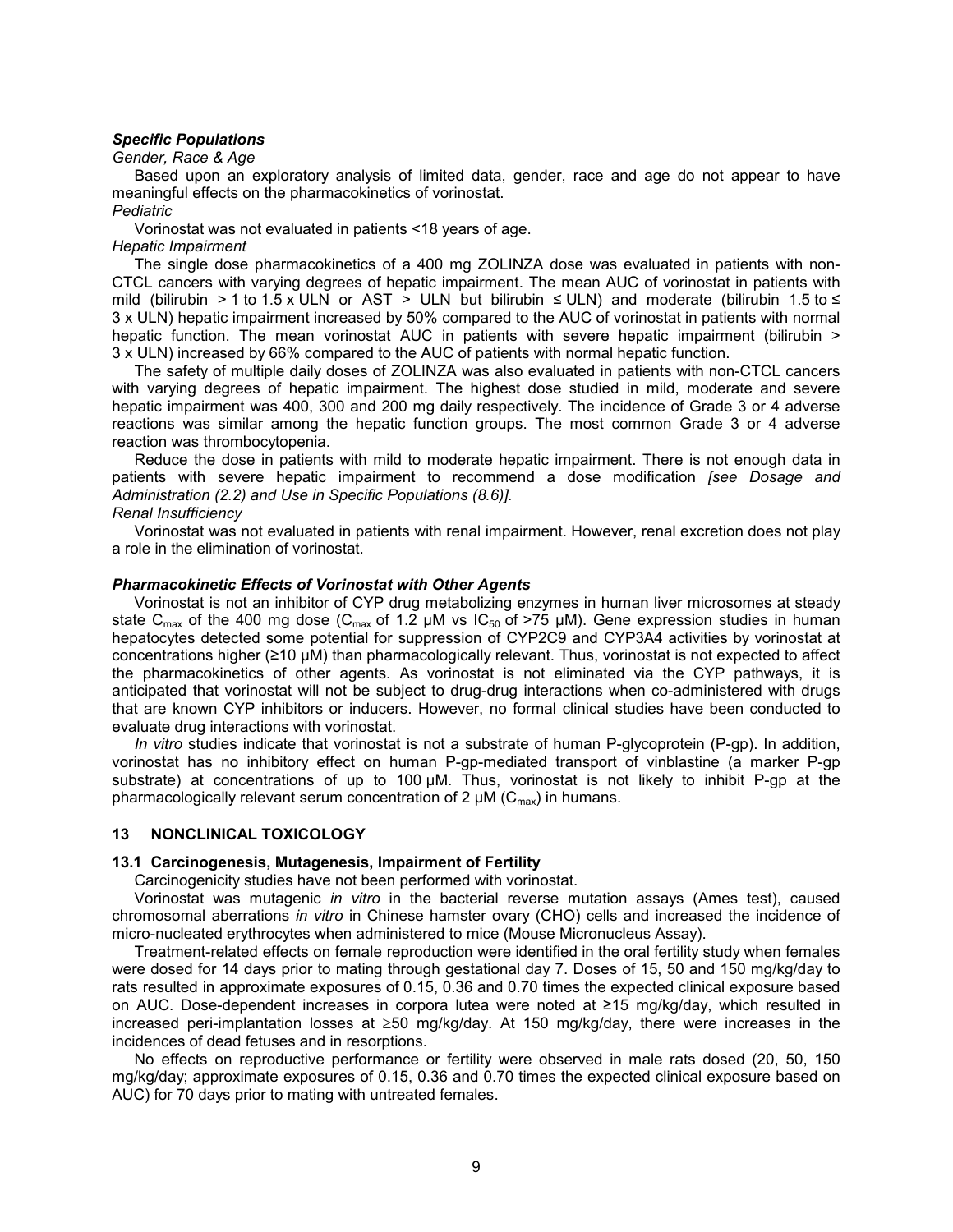### **14 CLINICAL STUDIES**

### *Cutaneous T-cell Lymphoma*

In two open-label clinical studies, patients with refractory CTCL have been evaluated to determine their response rate to oral ZOLINZA. One study was a single-arm clinical study and the other assessed several dosing regimens. In both studies, patients were treated until disease progression or intolerable toxicity.

### *Study 1*

In an open-label, single-arm, multicenter non-randomized study (NCT00091559), 74 patients with advanced CTCL were treated with ZOLINZA at a dose of 400 mg once daily. The primary endpoint was response rate to oral ZOLINZA in the treatment of skin disease in patients with advanced CTCL (Stage IIB and higher) who had progressive, persistent, or recurrent disease on or following two systemic therapies. Enrolled patients should have received, been intolerant to or not a candidate for bexarotene. Extent of skin disease was quantitatively assessed by investigators using a modified Severity Weighted Assessment Tool (SWAT). The investigator measured the percentage total body surface area (%TBSA) involvement separately for patches, plaques, and tumors within 12 body regions using the patient's palm as a "ruler". The total %TBSA for each lesion type was multiplied by a severity weighting factor (1=patch, 2=plaque and 4=tumor) and summed to derive the SWAT score. Efficacy was measured as either a Complete Clinical Response (CCR) defined as no evidence of disease, or Partial Response (PR) defined as a ≥50% decrease in SWAT skin assessment score compared to baseline. Both CCR and PR had to be maintained for at least 4 weeks.

Secondary efficacy endpoints included response duration, time to progression, and time to objective response.

The population had been exposed to a median of three prior therapies (range 1 to 12).

Table 2 summarizes the demographic and disease characteristics of the Study 1 population.

|                                                     | <b>Vorinostat</b> |
|-----------------------------------------------------|-------------------|
| <b>Characteristics</b>                              | $(N=74)$          |
| Age (year)                                          |                   |
| Mean (SD)                                           | 61.2(11.3)        |
| Median (Range)                                      | 60.0 (39.0, 83.0) |
| Gender, n (%)                                       |                   |
| Male                                                | 38 (51.4%)        |
| Female                                              | 36 (48.6%)        |
| CTCL stage, n (%)                                   |                   |
| IB                                                  | 11 (14.9%)        |
| IIA                                                 | 2(2.7%)           |
| IIB.                                                | 19 (25.7%)        |
| Ш                                                   | 22 (29.7%)        |
| <b>IVA</b>                                          | 16 (21.6%)        |
| IVB                                                 | $4(5.4\%)$        |
| Racial Origin, n (%)                                |                   |
| Asian                                               | $1(1.4\%)$        |
| <b>Black</b>                                        | 11 (14.9%)        |
| Other                                               | $1(1.4\%)$        |
| White                                               | 61 (82.4%)        |
| Time from Initial CTCL Diagnosis (year)             |                   |
| Median (Range)                                      | 2.6(0.0, 27.3)    |
| <b>Clinical Characteristics</b>                     |                   |
| Number of prior systemic treatments, median (range) | 3.0(1.0, 12.0)    |

# **Table 2: Baseline Patient Characteristics (All Patients As Treated)**

The overall objective response rate was 29.7% (22/74, 95% CI [19.7 to 41.5%]) in all patients treated with ZOLINZA. In patients with Stage IIB and higher CTCL, the overall objective response rate was 29.5% (18/61). One patient with Stage IIB CTCL achieved a CCR. Median times to response were 55 and 56 days (range 28 to 171 days), respectively in the overall population and in patients with Stage IIB and higher CTCL. However, in rare cases it took up to 6 months for patients to achieve an objective response to ZOLINZA.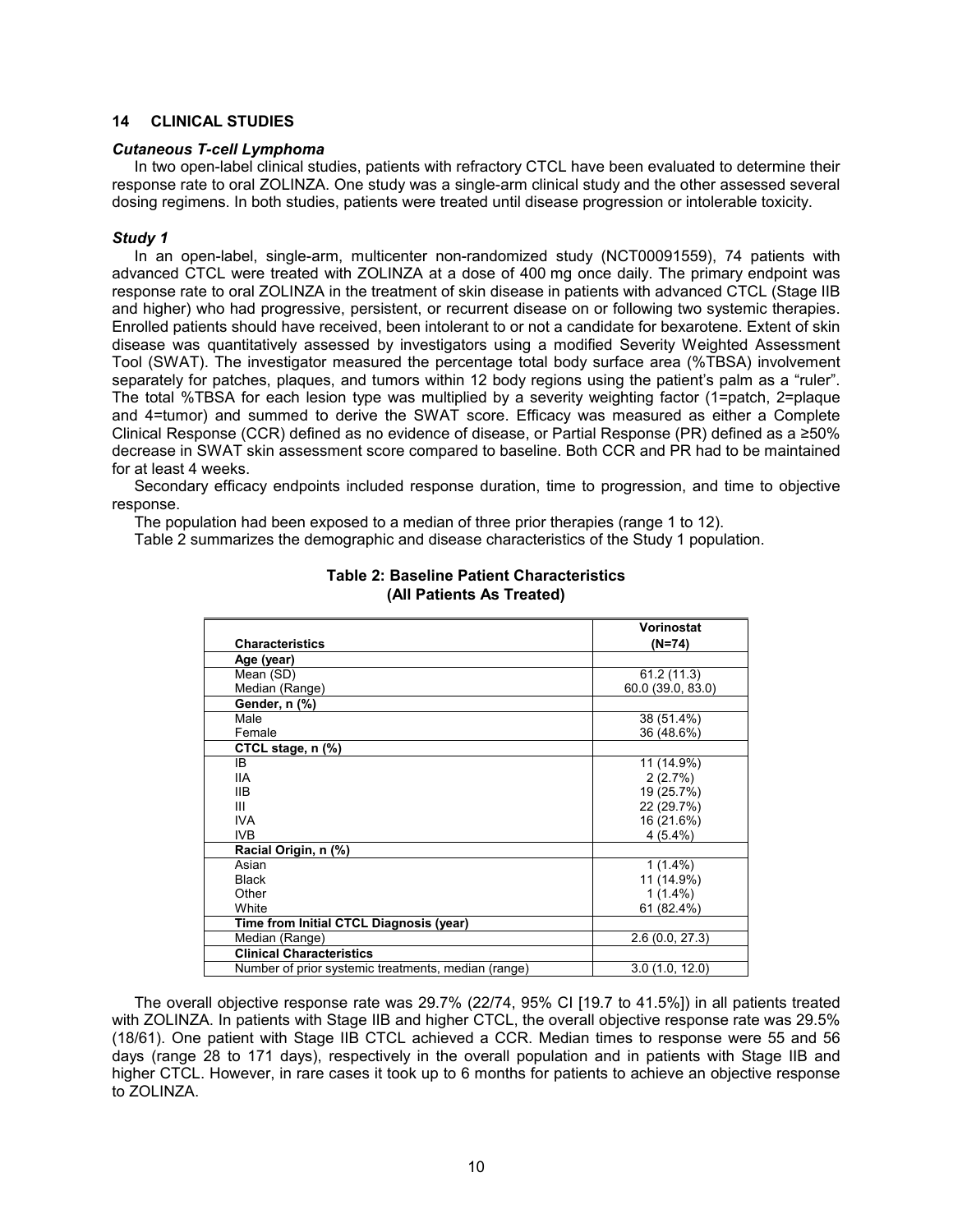The median response duration was not reached since the majority of responses continued at the time of analysis, but was estimated to exceed 6 months for both the overall population and in patients with Stage IIB and higher CTCL. When end of response was defined as a 50% increase in SWAT score from the nadir, the estimated median response duration was 168 days and the median time to tumor progression was 202 days.

Using a 25% increase in SWAT score from the nadir as criterion for tumor progression, the estimated median time-to-progression was 148 days for the overall population and 169 days in the 61 patients with Stage IIB and higher CTCL.

Response to any previous systemic therapy does not appear to be predictive of response to ZOLINZA.

### *Study 2*

In an open-label, non-randomized study, ZOLINZA was evaluated to determine the response rate for patients with CTCL who were refractory or intolerant to at least one treatment. In this study, 33 patients were assigned to one of 3 cohorts: Cohort 1, 400 mg once daily; Cohort 2, 300 mg twice daily 3 days/week; or Cohort 3, 300 mg twice daily for 14 days followed by a 7-day rest (induction). In Cohort 3, if at least a partial response was not observed then patients were dosed with a maintenance regimen of 200 mg twice daily. The primary efficacy endpoint, objective response, was measured by the 7-point Physician's Global Assessment (PGA) scale. The investigator assessed improvement or worsening in overall disease compared to baseline based on overall clinical impression. Index and non-index cutaneous lesions as well as cutaneous tumors, lymph nodes and all other disease manifestations were also assessed and included in the overall clinical impression. CCR required 100% clearing of all findings, and PR required at least 50% improvement in disease findings.

The median age was 67.0 years (range 26.0 to 82.0). Fifty-five percent of patients were male, and 45% of patients were female. Fifteen percent of patients had Stage IA, IB, or IIA CTCL and 85% of patients had Stage IIB, III, IVA, or IVB CTCL. The median number of prior systemic therapies was 4 (range 0.0 to 11.0).

In all patients treated, the objective response was 24.2% (8/33) in the overall population, 25% (7/28) in patients with Stage IIB or higher disease and 36.4% (4/11) in patients with Sezary syndrome. The overall response rates were 30.8%, 9.1% and 33.3% in Cohort 1, Cohort 2 and Cohort 3, respectively. The 300 mg twice daily regimen had higher toxicity with no additional clinical benefit over the 400 mg once daily regimen. No CCR was observed.

Among the 8 patients who responded to study treatment, the median time to response was 83.5 days (range 25 to 153 days). The median response duration was 106 days (range 66 to 136 days). Median time to progression was 211.5 days (range 94 to 255 days).

# **15 REFERENCES**

1. "OSHA Hazardous Drugs." *OSHA. [http://www.osha.gov/SLTC/hazardousdrugs/index.html]*

# **16 HOW SUPPLIED/STORAGE AND HANDLING**

ZOLINZA capsules, 100 mg, are white, opaque hard gelatin capsules with "568" over "100 mg" printed within the radial bar in black ink on the capsule body. They are supplied as follows:

**NDC** 0006-0568-40.

Each bottle contains 120 capsules.

#### **Storage and Handling**

Store at 20-25°C (68-77°F), excursions permitted between 15-30°C (59-86°F) *[see USP Controlled Room Temperature].*

Procedures for proper handling and disposal of anticancer drugs should be considered. Several guidelines on this subject have been published.<sup>1</sup> There is no general agreement that all of the procedures recommended in the guidelines are necessary or appropriate.

ZOLINZA (vorinostat) capsules should not be opened or crushed. Direct contact of the powder in ZOLINZA capsules with the skin or mucous membranes should be avoided. If such contact occurs, wash thoroughly as outlined in the references. Personnel should avoid exposure to crushed and/or broken capsules *[see Nonclinical Toxicology (13.1)].*